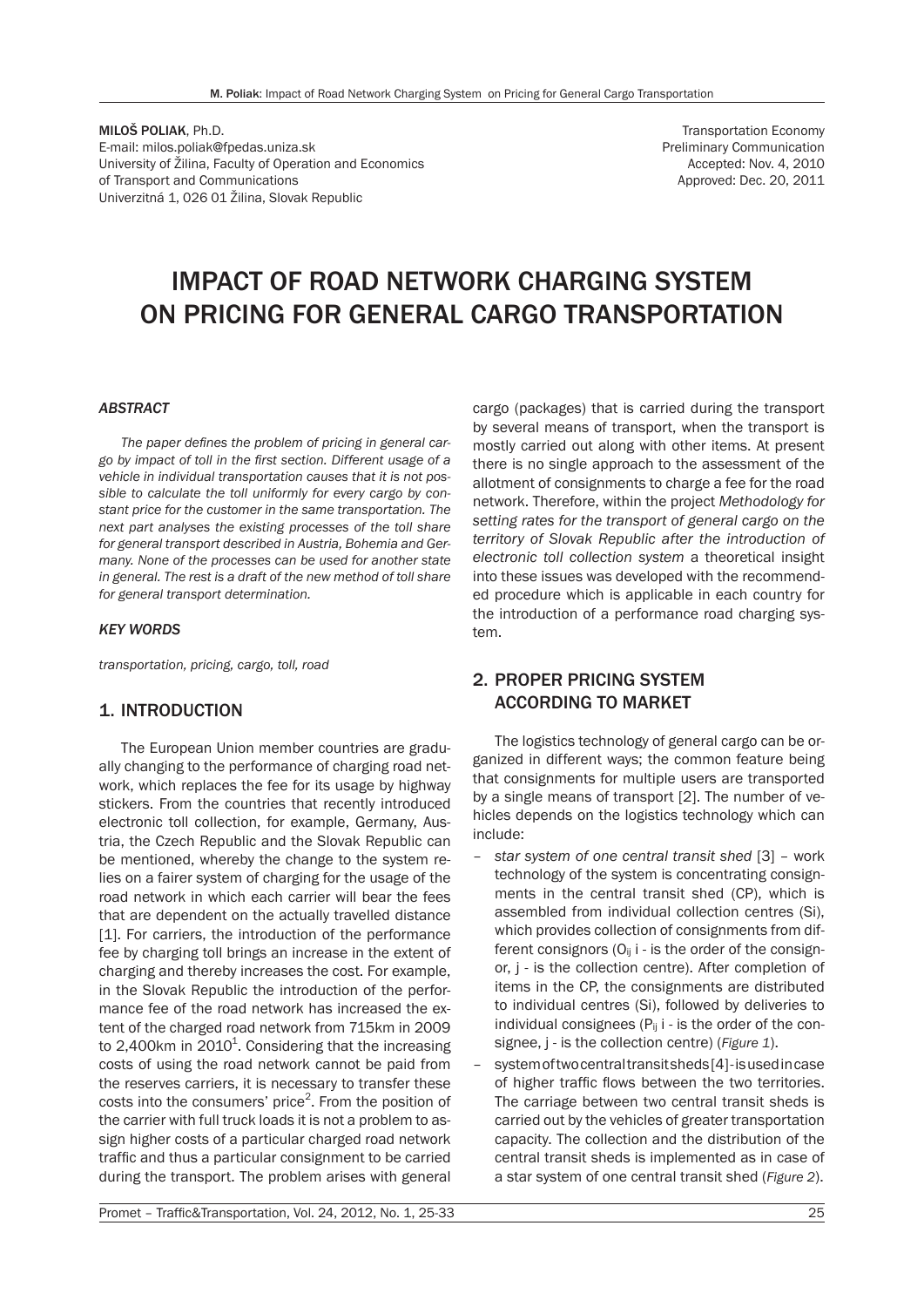

*Figure 1 - Star structure of the transportation of consignments*

The problem of determining the growth prices for using the road network is that the simple transfer of charges for using the road network to a particular consignment cannot provide a constant amount of the fee for the same transportation. In *Figure 2* it is possible to highlight the problem of a concrete example. It is considered that the transport technology of general cargo is provided in the two days the same way. The consignments are transported in the system for multiple consignees from multiple consignors. When comparing the collection to Centre 1 (S1), on the first day the capacity of the vehicle used is  $3/4$  ( $1/4$  is used by the consignor of a particular consignment) The second day the capacity utilization is 50 per cent, only a half (1/2), because on that day one consignor on the col-

lection route did not send a consignment. The S1 is transporting consignments on higher capacity vehicle and they are transported to a central transit shed. By this transportation there is a different usage of the vehicle  $(2^{nd}$  day the capacity is used 100 per cent), which means that with the constant charge for the use of the road network, the allotment in the consignment would not be constant. This principle applies to the rest of the transportation.

The price changing for the customer for each transportation can be considered only in the case when the transportation were realized on the market with non-elastic demand, where the percentage change in the demand would be significantly lower than the percentage change of price [5]. The analysis of customer demand for transport services $3$  shows that for the same means of transport of the same consignments from the position of the carrier it is not appropriate to change the price of each transportation, because on these days it operates on the carrier market with high competitive offer of transport, causing an elastic demand for transport services.

# 3. ANALYSIS OF APPROACHES TO CHARGES FOR USING ROAD NETWORK FOR THE TRANSPORTATION OF GENERAL CARGO IN SELECTED COUNTRIES

The analysis of approaches to charges for using the charged road network for the transportation of general cargo has been prepared for Austria, Germany and for



*Figure 2 - Using vehicles for single transportation*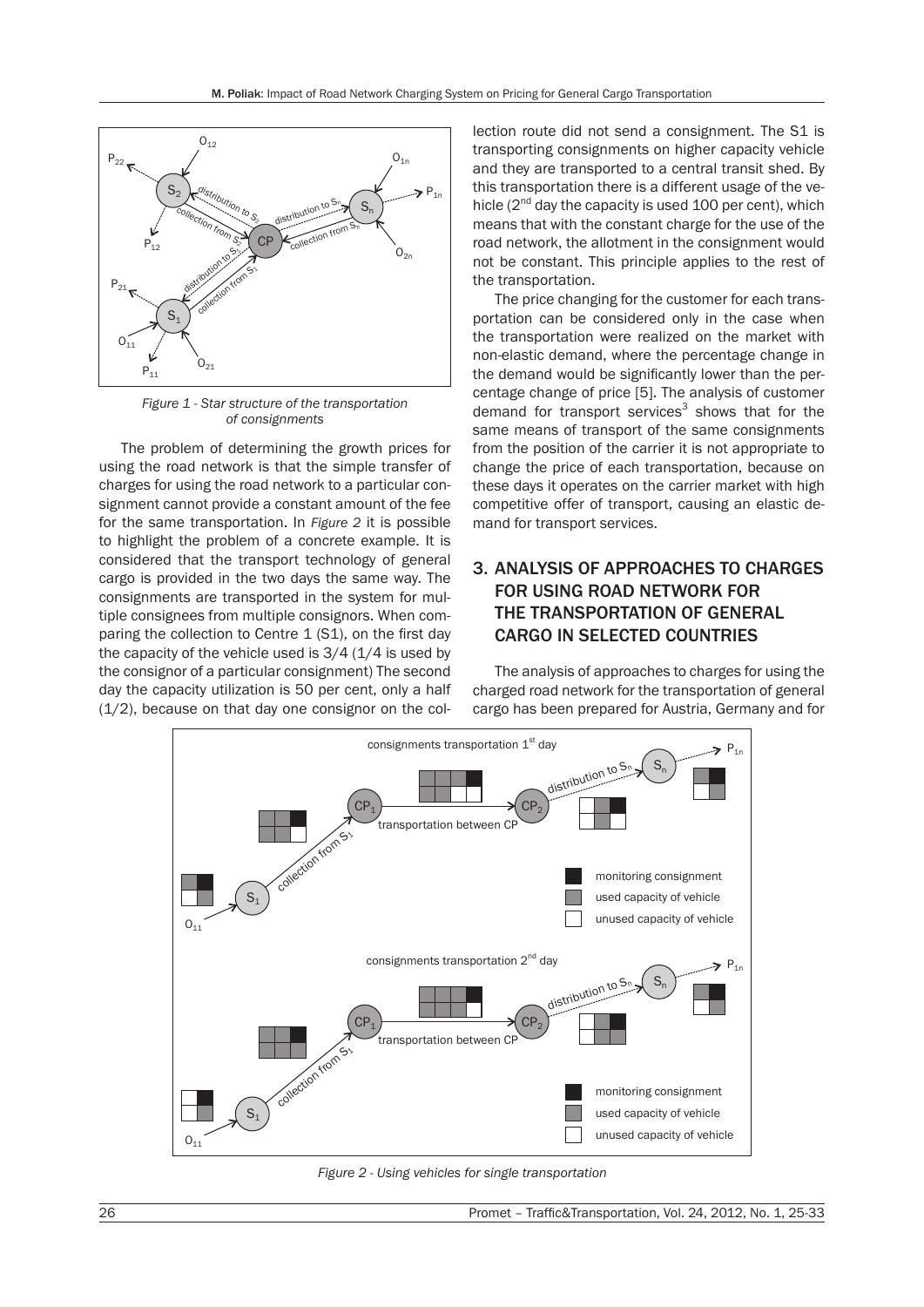the Czech Republic. It should be noted that even in one of the analyzed countries as indicated in the following section of contribution, the price is not set for each transportation of general cargo.

# 3.1 Method for calculating toll rates into the price of the transportation of consignments in Austria

In Austria, the carrier is obliged to around 2,060km of road network pay-operating toll for using the road infrastructure in the operation of vehicles with gross weight over  $3.5t^4$ .

The toll rates for using the road network in Austria are set in accordance with the current EU legislation<sup>5</sup> that must be incorporated in the operating tolls preference of environmentally-friendly vehicles. For this reason, since 1 January 2010 the vehicles are divided into three tariff groups, on which the amount of fee for using the road network depends (www.go-maut.at):

- tariff group A trucks with Euro EEV emission class and Euro 6,
- tariff Group B trucks with emission class Euro 4 and Euro 5,
- tariff Group C trucks with emission class EURO 0 to EURO 3.

The method for determining the tariff surcharge in Austria because of the introduction of electronic toll takes into account the distance of transportation and the weight of the consignment.

The consignments are divided into two groups [6]:

- weight of consignments to 2,000kg these consignments are being considered with the tariff divided into 5 zones of distance;
- weight of consignments 2,001kg and more these consignments are being considered with the tariff divided into 8 zones.

The different distribution of tariff zones for the consignments up to and over 2,000kg is based on a more detailed segmentation of the tariff distance for heavier consignments. Unlike the usage of the highway sticker (with the increasing distance the amount of administration costs decreases), with higher operating tolls in the distance, the allotment of the distance travelled along the charged road with toll increases, which implies that the costs of the toll with the increasing distance behave progressively. Therefore, for consignments of over 2,001kg there are greater distance gap zones in Austria. The method used in Austria also takes into account the degree of utilization of the vehicle payload. This is an indicator which depends on many factors, such as:

- structure of carried goods,
- requirements of the consignor,
- the type of packaging,
- the underserved area,
- the season, etc.

*Table 2 - Continuous vehicle occupancy for consignments from 1,375 to 3,500kg in Austria*

| Weight of consignments (kg) | Vehicle occupancy (kg) |  |  |
|-----------------------------|------------------------|--|--|
| 1,375                       | 8,500                  |  |  |
| 1.750                       | 9.500                  |  |  |
| 2.250                       | 10,000                 |  |  |
| 2.750                       | 11,000                 |  |  |
| 3,500                       | 12,000                 |  |  |

*Source: [6]*

In Austria, for the consignments of up to 2,000kg the vehicle occupancy is considered with the payload of 8,000kg, for consignments of over 2,000kg the vehicle occupancy is considered with the payload of 12,000kg. Lower vehicle occupancy for consignments of up to 2,000kg is based on the fact that in this weight category various consignments are carried and to occupy a vehicle with a payload of 8,000kg the vehicle is usually engaged 100 per cent [6]. Therefore, to offset the transitions between consignments of up to 2,000kg and over 2,000kg, from the weight of 1,375kg and 3,500kg the vehicle occupancy is continuously changing, which is shown in *Table 2*.

The determination of the tariff rate in Austria considers the allotment of unused travelled distance at 16 per cent; therefore, those vehicles are required to pay the toll regardless of whether the transport is with cargo or without it.

## 3.2 Methodology for calculating the toll rates into the price of the transportation of consignments in Germany

In Germany all vehicles with the gross weight exceeding 12t are liable to operating toll, except vehicles carrying goods for exhibitions and circuses. In Germany about 12,000km of roads are liable to toll with the exception of A98 highway between Laufenburg and Luttingenem and between Tiengen-west and Lauchringen<sup>6</sup>.

In Germany the toll is dependent on the number of vehicle axles and on the emission class of vehicle engine. The toll rates are listed in *Table 3*.

*Table 3 - Toll rates in Germany €/km excluding VAT*

| Emission class of             | up to $3$ | 4 and more |
|-------------------------------|-----------|------------|
| vehicle engine                | axles     | axles      |
| Euro 0, Euro 1 and Euro 2     | 0.274     | 0.288      |
| Euro 3 and Euro 2 with filter | 0.190     | 0.204      |
| Euro 4 and Euro 3 with filter | 0.169     | 0.183      |
| Euro 5 and EEV                | 0.141     | 0.155      |

*Source: prepared on the basis of data published on www.toll-collect.de*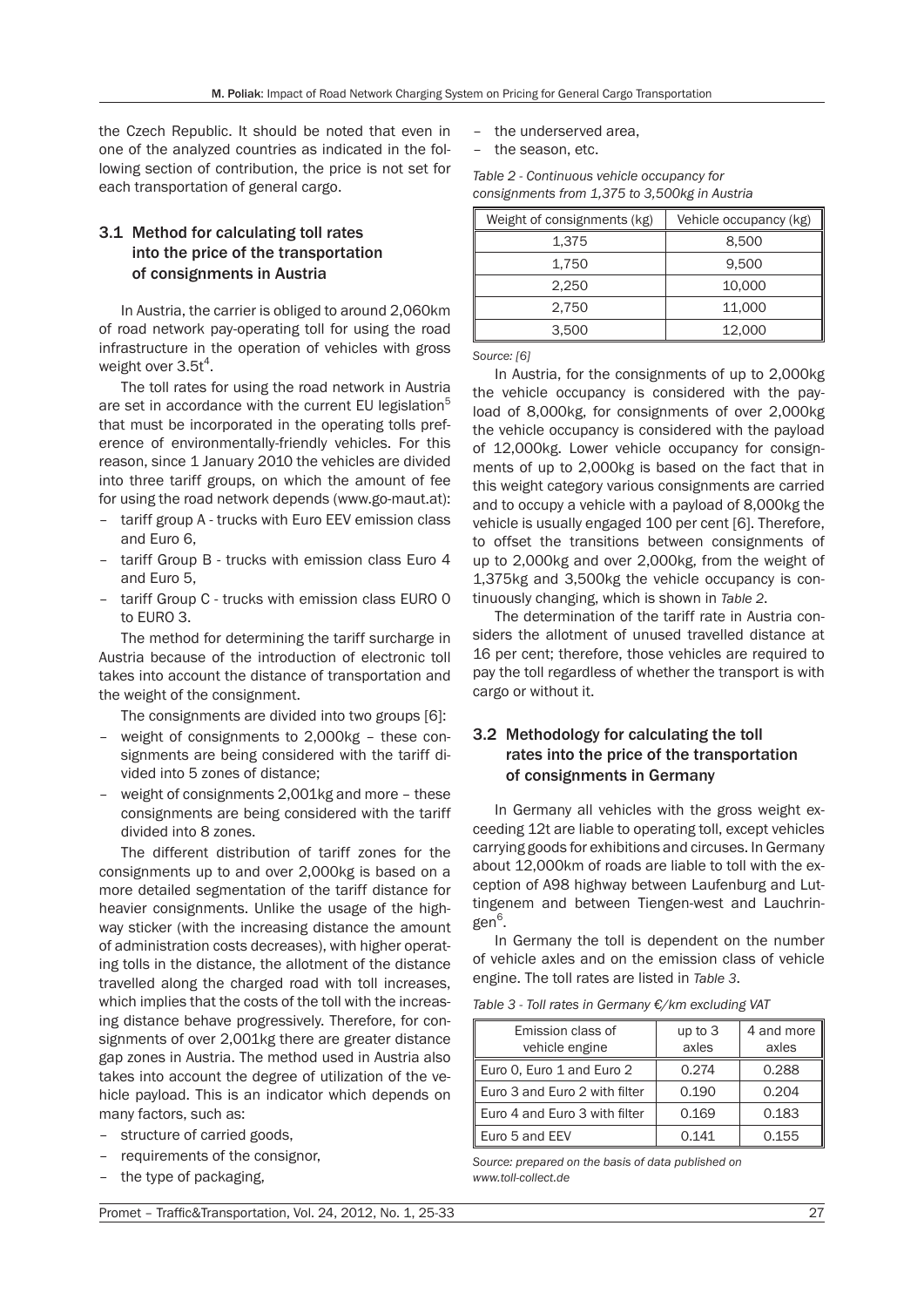The method for determining the tariff surcharge for the transportation of general cargo in Germany with the influence of the introduction of operating toll divides consignments by vehicle occupancy into two groups<sup>7</sup>:

- consignments with the weight of up to 3,000kg (general cargo) – these consignments are intended for vehicle occupancy with payload of 8,000kg,
- consignments with the weight of over 3,001kg (partial or completed cargo) - these consignments are intended for vehicle occupancy with payload of 12,000kg.

Considering that using the criteria of the number of axles, emission class of vehicle engine and the charged road network travelled distance of the vehicle it is possible to calculate the toll charges just for using of the vehicle, it means for completed consignments. For transport of general cargo and partial cargo in Germany an additional criterion is introduced, with toll charges distributed to a single consignment for each customer. As an aid in this conversion the vehicle occupancy is used by differentiating according to kilograms and filling the loading area, the socalled Lademeter<sup>8</sup>.

The starting point for the conversion of toll fee, among the consignments, is the payment of the tolls of the used vehicle. The determination of price increase to transport the consignment is as follows $^9\!:\,$ 

- *Toll rates per km* to calculate the toll falling on truck the average toll rate of 0.124 Euro/km is used. The relevant toll for the truck is based on the multiplication of this toll rate and the average class distance.
- *Conversion tolls for truck for consignments* to convert the amounts of toll for truck for moving goods (consignments) is determined by the used payload, which for consignments of up to 3,000kg is 8,000kg and for consignments of over 3,001kg is 12,000kg. The total toll fee for transport is determined by one kilogram of used payload of vehicle.
- *Determination of levels of the distance gap* tolls paid for highway usage by trucks is being reported accurately to the kilometre. But for its further conversion to individual customers the kilometre-exact carriage of general cargo is impractical. For this

reason, in Germany a fixed payment tariff has been created, which results in creating the levels of distance gap with a width of 100km. The toll is always converted to the level of the distance gap.

– *Determination of weight categories* - like the distance, to simplify the calculations and convert toll for the weight-class of consignments it is always the authoritative average weight range. However, in case of toll charges, in the table for general cargo the first weight category is different and it is used to adjust the toll to 35kg of weight.

## 3.3 Method for calculating the toll rates into the price of the transportation of consignments in the Czech Republic

All vehicles with a gross weight of over 3.5 tons with 1,077km of highways and motorways and 199km of selected roads of Class I are subject to electronic toll in the Czech Republic<sup>10</sup>. The toll in the Czech Republic depends on the number of axles, on emission class of vehicle engine, on the used road network and on the time of vehicle operation. The toll rates are shown in *Table 4*.

The method for setting the toll rates for the transport of general cargo sets out the following steps in the Czech Republic [3]:

– to calculate the average toll rate for highways and motorways:

$$
S_{DR} = \sum_{i=1}^{n} (x_i \cdot y_i) \cdot a \tag{1}
$$

- *S<sub>DR</sub>* average toll rate for highways and motorways,
	- *x* rate tolls for highways and motorways,
	- *y* share of the fleet as percentage,
	- *i* dependence of vehicle emission standards to Euro and number of axles,
	- *a* percentage of distance travelled on highways and motorways of the total distance travelled;
- to calculate the average toll rate for the roads of Class I:

$$
S_{iT} = \sum_{i=1}^{n} (z_i \cdot y_i) \cdot b \tag{2}
$$

|  |  |  |  |  | Table 4 - Toll rates in the Czech Republic CZK/km excluding VAT |
|--|--|--|--|--|-----------------------------------------------------------------|
|--|--|--|--|--|-----------------------------------------------------------------|

| Type of roads                                | Highways and motorways |      |               | Selected roads of Class I |      |               |
|----------------------------------------------|------------------------|------|---------------|---------------------------|------|---------------|
| No. of axles<br>Emiss. class                 | $\mathcal{D}$          |      | 4 and<br>more | 2                         | З    | 4 and<br>more |
| $\parallel$ to Euro 2                        | 2.26                   | 3.63 | 5.30          | 1.08                      | 1.77 | 2.55          |
| to Euro 2 (on Fridays from 3pm to 9pm)       | 2.87                   | 5.55 | 8.10          | 1.37                      | 2.70 | 3.90          |
| Euro 3 and more                              | 1.67                   | 2.85 | 4.12          | 0.79                      | 1.37 | 1.96          |
| Euro 3 and more (on Fridays from 3pm to 9pm) | 2.12                   | 4.35 | 6.30          | 1.00                      | 2.10 | 3.00          |

*Source: prepared on the basis of data published on www.premid.cz*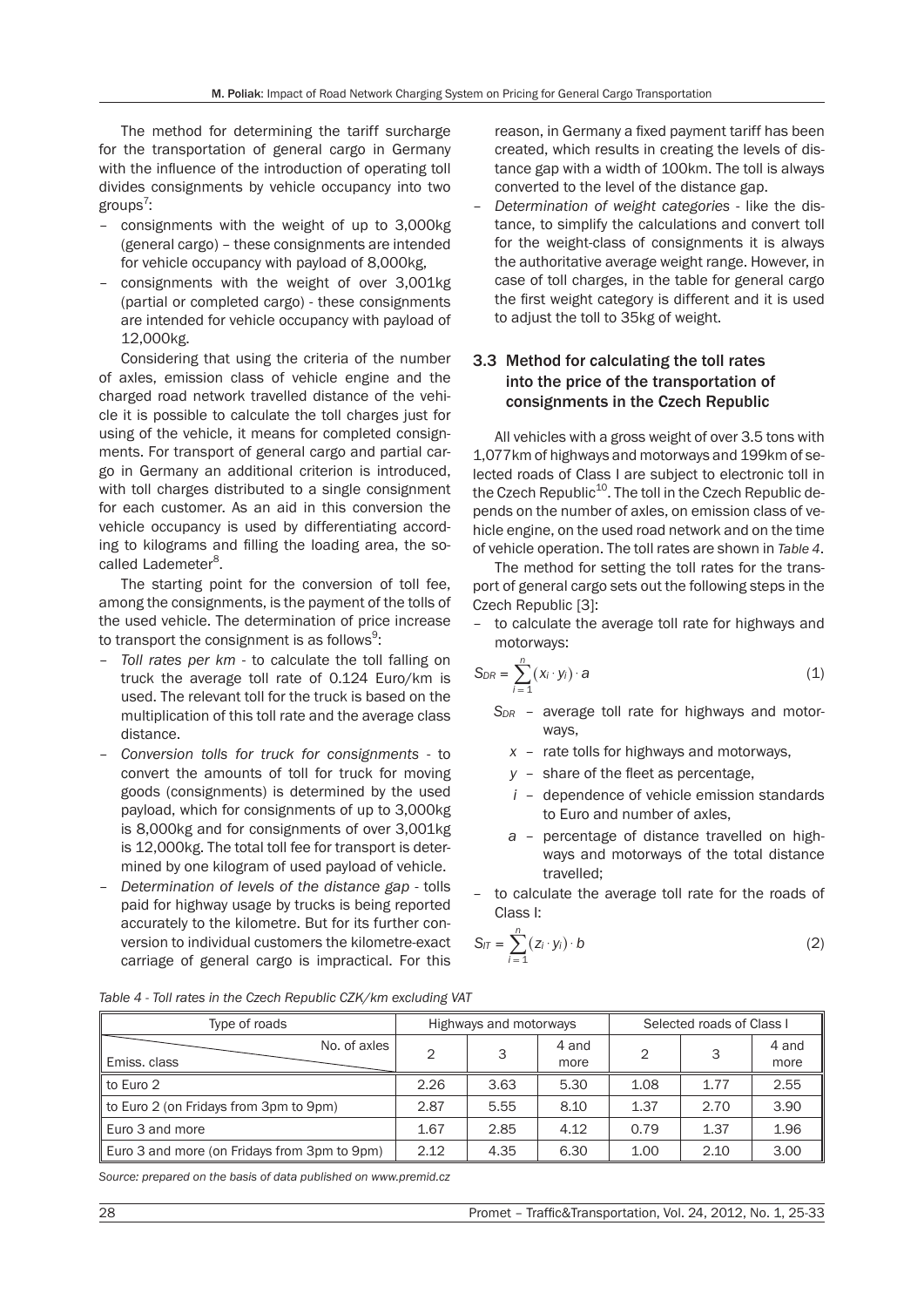- *SIT* average toll rate for roads of Class I,
	- *z* toll rate for the roads of Class I,
	- *y* percentage of the fleet,
	- *i* dependence of the vehicle on emission standards Euro and number of axles,
	- *b* percentage of distance travelled on toll roads of Class I of the total distance travelled;
- to calculate the total toll rate for full truck loads:

$$
S_C = S_{DR} + S_{IT} \tag{3}
$$

- *SC* the overall rate of tolls;
- compilation of tariff rates depending on the weight of the general cargo and travelled distance:

$$
tariff rates = \frac{S_c \cdot l}{M} \cdot m \tag{4}
$$

- *SC* total toll rate,
- *l* distance in km,
- *M* average utilization of vehicles,
- *m* weight of the consignment.

When drawing up the tariff rates in the Czech Republic in the application of the methodology based on the survey, which found [3]:

- average utilization of payload of vehicles is 8,211kg, therefore, in preparing of tariffs the utilization of payload of vehicle close to 8,000kg was used,
- 75 per cent of journeys of carriers are made on the charged road network,
- toll rates are provided only for general cargo up to the weight of 3,000kg.

## 3.4 Comparison of methods for determining the toll rates for the transportation of general cargo

*Table 5* compares the basic parameters of the methods used in Austria, Germany and in the Czech Republic for determining extra toll rates for the transport of general cargo. For each method the transport distance and weight of transported consignment are reflected, whereby in Germany and in Austria the toll rate is also dependent on the categorization of the consignment according to the weight because of the charge of payload vehicles. In Austria the payload vehicles are considered close to 12,000 kg in case if the weight of the consignment is higher than 2,001kg. In Germany, with the same charge the weight of the consignment of more than 3,001kg is considered acceptable.

In Austria the toll fee for the transportation of general cargo depends on the average payload of vehicle use (use of payload vehicles close to 84 per cent) and in the Czech Republic it is considered with the allotment of journeys on the charged road network of the total distance travelled close to 75 per cent.

For the method of determining the toll rates for transportation of general cargo it is also important to consider the type of vehicles subject to the payment of tolls. It concerns vehicles with a gross weight exceeding 3.5 tons in Austria and in the Czech Republic, and it concerns vehicles with a gross weight exceeding 12 tons in Germany.

After the introduction of tolls in other countries, none of the methods are applicable in other countries. There are even differences among the methods of these countries themselves. The weaknesses of the methods can be summarized in the following areas:

*Table 5 - Comparison of basic parameters of methodologies used in Austria, Germany and in the Czech Republic for setting toll rates for the transportation of general cargo*

| Indicator                                                                         | Austria                                                             | Germany                                                             | Czech Rep.                    |  |
|-----------------------------------------------------------------------------------|---------------------------------------------------------------------|---------------------------------------------------------------------|-------------------------------|--|
| Transport distance                                                                | Yes                                                                 | <b>Yes</b>                                                          | Yes                           |  |
| Weight of the consignment                                                         | <b>Yes</b>                                                          | <b>Yes</b>                                                          | <b>Yes</b>                    |  |
| Categorization of consignments ac-<br>cording to the weight                       | <b>Yes</b><br>(up to 2,000 and<br>more than $2,001$ <sub>kg</sub> ) | <b>Yes</b><br>(up to 3,000 and<br>more than $3,001$ <sub>kg</sub> ) | No.<br>(up to 3,000kg)        |  |
| Average utilization of the vehicle                                                | 8,000 and<br>12,000kg                                               | 8,000 and<br>12,000kg                                               | 8,000kg                       |  |
| Continuous utilization of the vehicle for<br>more usages of weight of the vehicle | Yes                                                                 | <b>No</b>                                                           |                               |  |
| Taking into account the use of payload                                            | Yes (84 per cent)                                                   | No.                                                                 | <b>No</b>                     |  |
| Taking into account more types of<br>rates for individual journeys                | No.<br>No.                                                          |                                                                     | Yes                           |  |
| Taking into account the allotment<br>of journeys on charged roads                 | No.                                                                 | <b>No</b>                                                           | <b>Yes</b><br>$(75$ per cent) |  |
| The total vehicle weight subject to payment of tolls                              | up to 3.5t                                                          | from 12t                                                            | from 3.5t                     |  |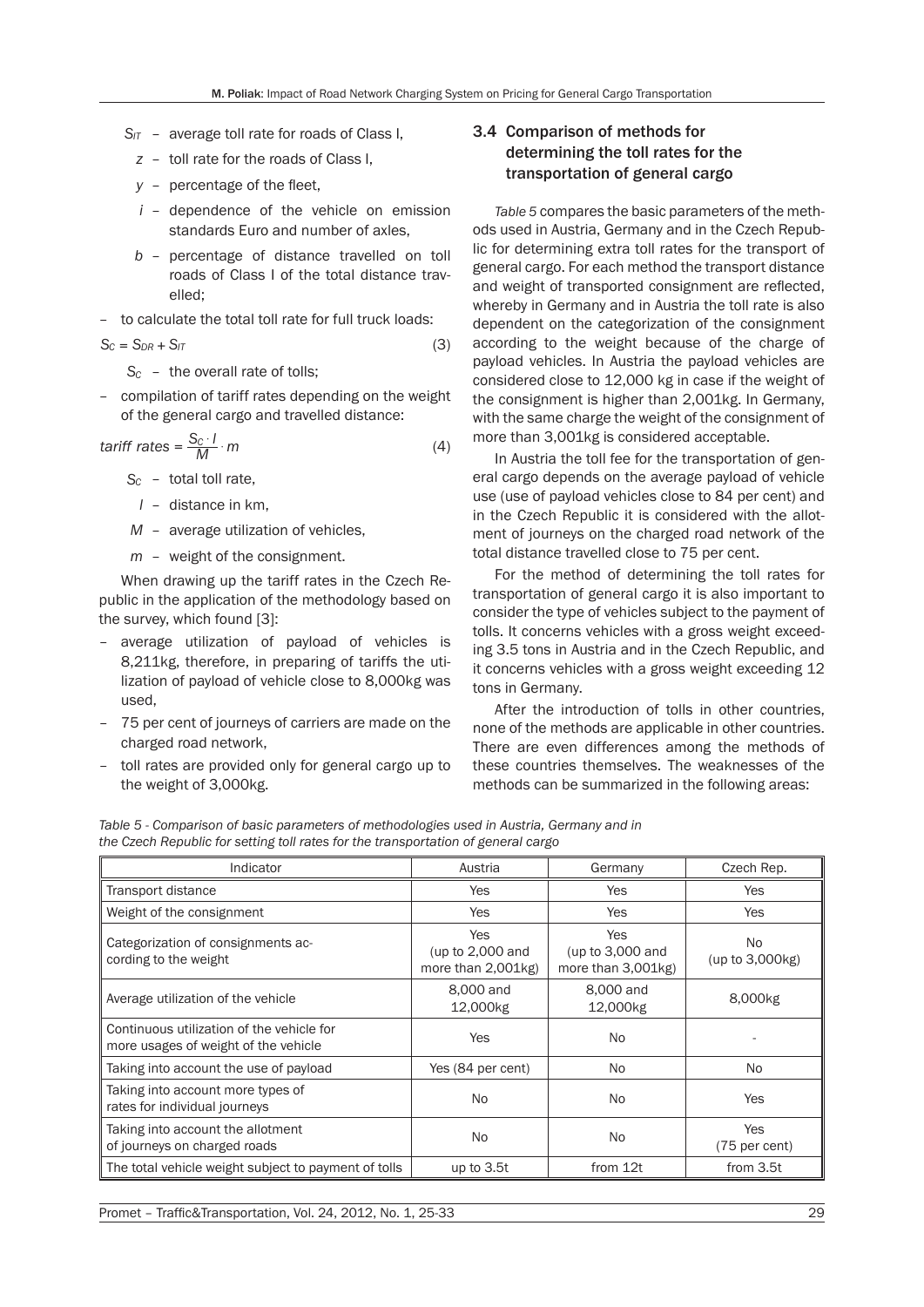- there is no uniform categorization of general cargo - the tariffs are set in the Czech Republic only according to the weight of the consignment of 3,000kg, in Germany and Austria up to 24,000kg with different boundary changes of using the vehicle payload,
- average usage of the payload is in the Czech Republic only 8,000kg which is consistent with the tariff drafted only to the weight of the consignment of 3,000kg,
- except for the method of Austria, the continuous utilization of payload of the consignment is not considered in the methodology applied in Germany,
- the vehicle is still not used in terms of payload 100 per cent; therefore, it is necessary to consider the actual usage of the vehicle (e.g. methodology applicable in Austria) methodology applicable in Germany and in the Czech Republic is considered 100 per cent utilization of the vehicle,
- methods applicable in Germany and Austria do not take into account the opportunity to charge different rates for different categories of roads and also do not take into account the allotment of journeys made on the charged roads: the methods consider that any travelled kilometre is realized on the charged road network,
- none of the methods takes into account the possibility of charging time-different rates of the selected roads.

# 4. PROPOSAL FOR UNIFORM PROCEDURE FOR DETERMINING TOLL RATES FOR THE TRANSPORTATION OF GENERAL CARGO

The purpose of the proposed methodology is primarily the application in any state, which charge the usage of the road network through toll and therefore it must respect any distribution of rates in terms of the structure of used vehicles and also a time limit of the rates in each country.

On the basis of the analysis of methodologies of using the charged roads, I propose for assessing the impact of tolls on the transport of general cargo the application of the following procedure:

– *Determination of the partial rate of charging of a particular road category of the road network* – for each charged category of a road network and in case in which each day of the week has different rates, as well as separately for each day, it is necessary to determine the rate according to equation (5). On the basis of this equation we get as many of partial rates as categories of a road network are charged. For instance, in Slovakia highways and motorways are charged with one rate and the selected roads of Class I are charged with another toll rate, which means that there would be two partial rates. In the Czech Republic there are also two types of charged roads - highways and motorways, but with special rates during a special time at the end of the week. It means that there would be four partial rates in the Czech Republic (for highways in the ordinary period, for highways on Fridays from 3 p.m. to 9 p.m., for the selected road of Class I in the period and for the selected road of Class I on Fridays from 3 p.m. to 9 p.m.). In case of tariffs applicable to all the charged roads in the same amount there would be only one partial rate. Seeing that equation (5) is adjusted for the allotment of the travelled distance on roads of a single category, partial rate is a part of the overall average rate.

$$
S_j = \sum_{i=1}^n (j_{S_i} \cdot v_i) \cdot d_j \tag{5}
$$

- *Sj* average toll rate for *j* type of road network (e.g. highway, motorways, roads of Class I, etc.),
- $j_{S_i}$  toll rate for the  $j$  type of road network, especially for *i* - type of vehicle of a carrier,
- *vi* allotment of the *i*-th kind of fleet of a carrier percentage,
- *i* dependence of a vehicle on factors that affect the toll rates for specific vehicle (e.g. Dependence on emission standards Euro, the number of axles, etc.),
- *dj* percentage share of driving performance of vehicles, which carry general cargo passed after *j*-th type of a road network of the overall driving performance
- *Determination of the average rate of charging a particular category of roads of the road network* the average toll rate in a certain area is determined as the sum of all partial rates, according to equation (5). The average rate in equation (6) is designated as *S<sub>p</sub>*

$$
S_P = \sum_{j=1}^{m} (S_j)
$$
 (6)

The proposed methodology within the study [7] has been applied to the conditions of Slovakia. The analysis of the fleet used for transportation of general cargo in Slovakia by members of the Zväz logistiky a zasielateľstva SR (Association of Logistics and Freight Forwarding of the Slovak Republic) found the allotment of vehicles listed in *Table 6*. The highest allotment of vehicles is in the weight range from 3.5 to 12t with an engine which meets the Euro III emission Class (44 per cent).

In terms of allotments of roads used for distribution of general cargo the following allotments of used road network can be made on the basis of the analysis prepared in [7], which is needed for the determination of the allotment of costs for individual transported general cargo: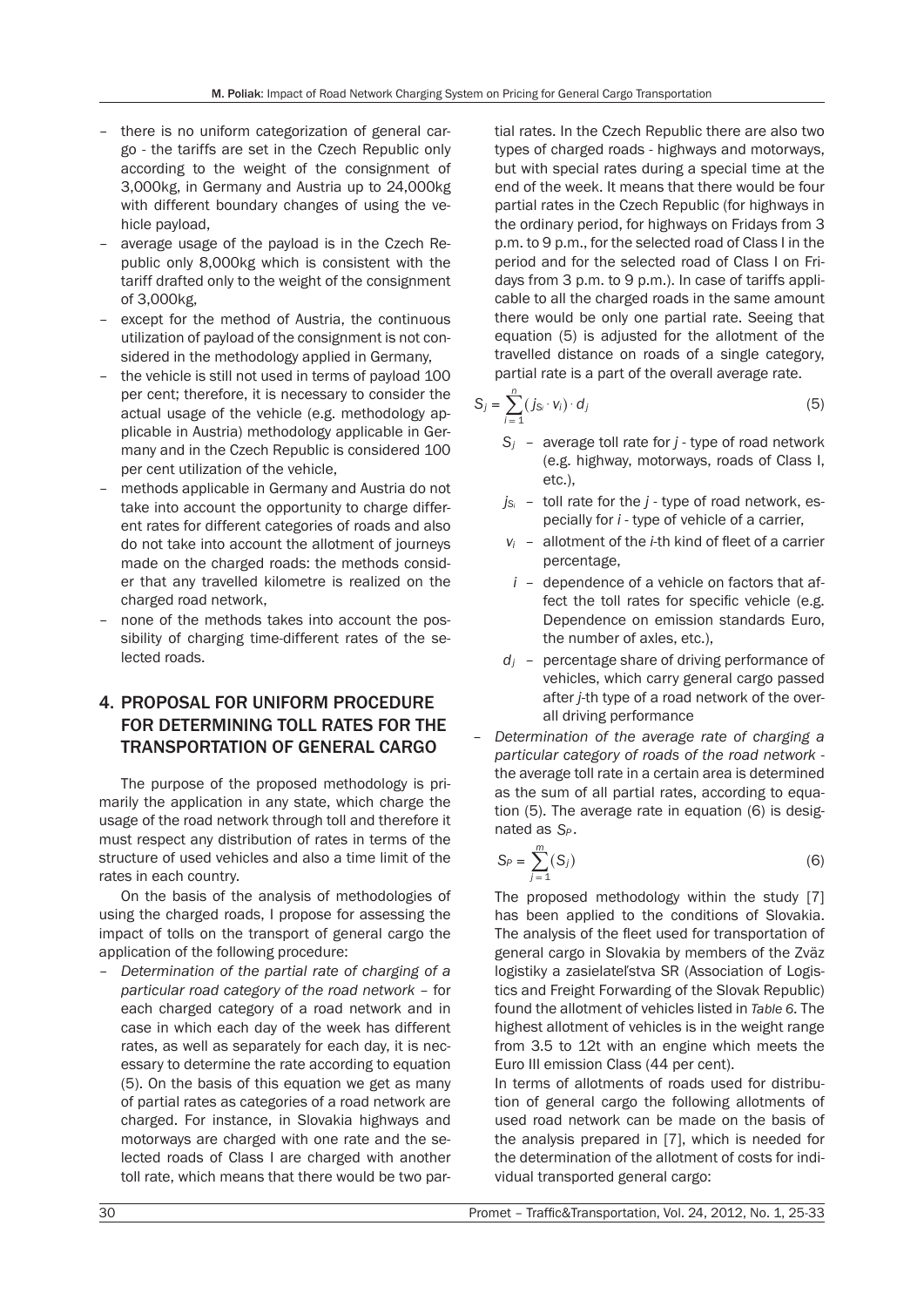| Vehicle category |           | EURO $0 - II$ (per cent) | EURO III (per cent) | EURO IV, V, EEV (per cent) |
|------------------|-----------|--------------------------|---------------------|----------------------------|
| 3.5t – to 12t    |           | 18                       | 44                  | 10                         |
| 12t and more     | - 2 axles |                          |                     |                            |
|                  | - 3 axles |                          |                     |                            |
|                  | - 4 axles |                          |                     |                            |
|                  | - 5 axles |                          |                     |                            |

*Table 6 - The structure of the fleet of analyzed carriers in Slovakia in percentages*

*Source: prepared by the author on the basis of [7]*

- 32 per cent of travelled distance on motorways and highways,
- 25 per cent of travelled distance on charged roads of Class I,
- 43 per cent of travelled distance on the notcharged road network.

On the basis of the analysis it can be concluded that in the Slovak Republic 43 per cent of the driving performance on not-charged roads is realized. Methodologies used in Austria and Germany do not take this fact into account and in applying of these methodologies in case of pricing of transported general cargo the toll extra fee would be calculated for driving the distance which is travelled on uncharged roads.

– Determination of the average rate to take into account the usage of the fleet – the fact that the carrier must bear the fee for using the road network for the vehicle regardless of whether the cargo is transported, or whether the road network is used without the cargo $11$ . And there are routes of transportation, for which the return capacity utilization of the vehicle $^{12}$  is not possible. The average rate of the charge for using of road network for particular transported packages should be increased by the fee for using the road network for driving an empty vehicle. It is also necessary to increase the average fee by the unused loading area of the vehicle, which cannot be used in the order of quantities in the region. The process of increasing the final rates is treated in detail in [8]. The degree of capacity utilization of the vehicle is expressed with a coefficient of payload utilization of the vehicle  $\gamma$  [9]. On the basis of this coefficient the average rate, which takes into account the utilization of the fleet  ${}^{7}S_{P}$  by equation (7), can be determined.

$$
{}^{\gamma}S_P = \frac{S_P}{\gamma} \tag{7}
$$

The payload utilization of the fleet has not been applied in the methodology used in Germany and in the Czech Republic. In this case it means that it is considered that for each drive the vehicle is used in terms of capacity of 100 per cent and it will not make any journey without cargo. In practice this cannot be achieved and on the basis of an analysis

prepared in [7] it can be concluded that the capacity utilization of vehicles reached the level of 55- 70 per cent (coefficient of payload utilization from 0.55 to 0.7).

- Proposal of development of the tariff for the analysis of methodologies used abroad it can be stated that there is no uniform tariff structure for taking the toll into the price of transport of packages. The differences are both in comparison of distribution of tariff bands and in tariff grades. In developing the proposed rates should be uniform:
	- distribution of tariff distance the distribution of travelled distance into the various tariff bands,
	- distribution of tariff grades the distribution of weight of the carried consignment into the single weight bands.

Specifically, rates S<sub>ij</sub> of tariff setting addition of the toll by the transport of packages will be determined by equation (8). The rate must be dependent on the actual travelled transport distance and on the weight of the transported consignment. The product of the average rate taking into account the utilization of payload of the vehicle and tariff distance (centre of the tariff zone) is called the average cost of a toll for the transported vehicle. In order to determine the allotment of toll on specific general cargo, it is necessary to calculate the allotment of the total toll to the base value of the vehicle payload.

$$
S_{ij} = \frac{r_{S_P \cdot l_i}}{M} \cdot m_j \tag{8}
$$

- *Sij* specific rate of the tariff for the *i*-th tariff band and *j*-th tariff grade,
- *li* distance of *i*-th tariff zone,
- *mj j*-th tariff grade,
- *M* payload of the vehicle.

According to the analysis prepared in [6] and in other materials $^{13}$  it can be concluded that in the transport of individual packages the vehicles with the next payload (*M*) are used:

- For consignments up to the weight of 3,000kg vehicles are used with an average payload of 8,000kg,
- For consignments from the weight of 3,000kg vehicles are used with an average payload of 12,000kg,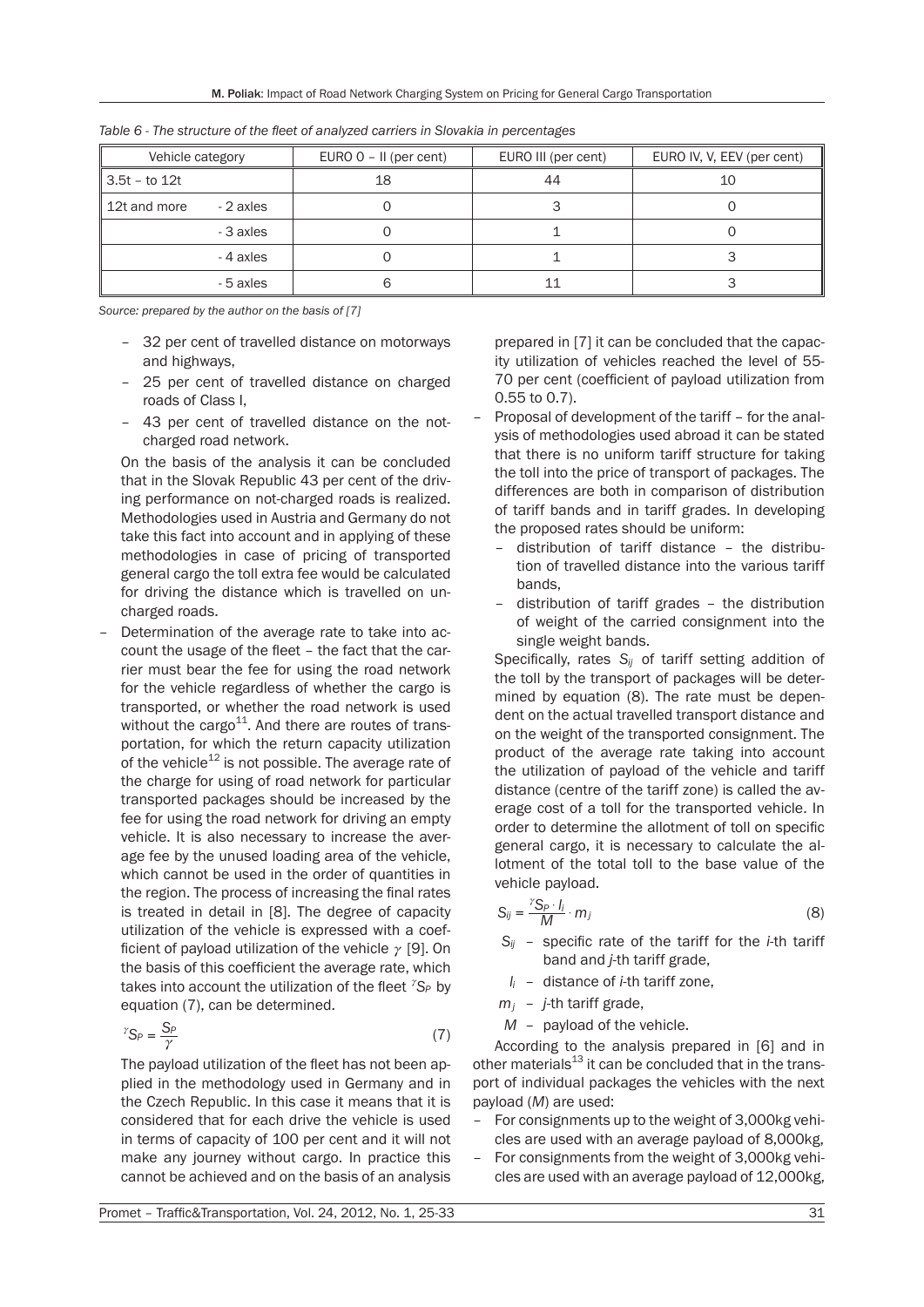By the proposed setting of rates an unwanted fact occurs: that by comparing of two consecutive consignments of up to 3,000kg and over 3,000kg, that are carried on the same transport distance, this reduces the rate of the toll addition by the changes of the vehicle payload. For the customer it does not matter by what means of transport the transportation is realized; hence the requirement that the rate may not decrease with increasing weight. The problem can be resolved by the procedure that is implemented in the methodology used in Austria. It means that in the specific interval of weight change of transported consignment, when the vehicle payload capacity is changeable, fluent vehicle payload capacity increase can be used. The proposal for allocation of the average payload of vehicles used for specific consignment weights are listed in *Table 7*. For the transportation of the package with a weight of over 12,000kg the fact should be considered that in practice the consignment is usually carried as a full truck load. It means that there is only one item carried in the vehicle. In this case there is no need of toll from the transportation to calculate several consignments and it can be set directly to a specific consignment based on equation (9) like the product of the average rate, that takes into account the usage of payload of the vehicle and diameter of the *i*-th tariff band of the transportation of general cargo.

$$
S_i = {}^{\gamma}S_P \cdot I_i \tag{9}
$$

*Table 7 - Proposal for allocation of the average payload of the vehicle depending on the weight of the consignment*

| Weight of the con- | Capacity utilization |  |  |
|--------------------|----------------------|--|--|
| signment (kg)      | of the vehicle (kg)  |  |  |
| $2,250 - 2,500$    | 8.000                |  |  |
| $2,500 - 2,750$    | 8,800                |  |  |
| $2,750 - 3,000$    | 9.600                |  |  |
| $3,000 - 3,500$    | 10.400               |  |  |
| $3,500 - 4,000$    | 11.200               |  |  |
| $4,000 - 4,500$    | 12,000               |  |  |

*Source: the author [6]*

### 5. CONCLUSION

The establishment of fair road network charging by toll increases the costs of the carrier. This toll depends on the number of travelled charged kilometres. In any case, it is not possible to cover the increased costs from the carrier's own reserve. Therefore it is important to search for the ways of fair transfer of charges to customers. This requirement is valid also in the case of general cargo.

Gradually, in certain states there are many ways of how to implement the increased costs into the price for transportation. Nowadays, there are many methods of increased costs implementation in some states (Austria, Germany and Czech Republic). However, these methods cannot be used in other states without modification.

The proposed method of increased costs implementation into the price of general cargo transportation is applicable in any known toll system. This method was established in conditions of Slovakia. It can be also applied without modification in establishing the system in Poland and preparing the system in Hungary. The advantage of this method is the possibility of its application to many toll systems. It means that in price setting the carrier works with just one method also in international freight transport.

In case of road network charging by toll stickers, the carriers did not use any method. The cost of time was included into fixed costs. Therefore, the method is particularly beneficial for the carriers to change the pricing of the road network. In comparison with the existing methods abroad, the benefit of this method is its possibility of application to the charging system with various tariffs, which is not the case with the several methods used in Western Europe. The method also considers the utilization of the vehicle. This fact is not considered in the analysed methods.

The advantage of the method is more accurate and more righteous determination of costs for the realised performances.

#### MILOŠ POLIAK, Ph.D.

E-mail: milos.poliak@fpedas.uniza.sk Žilinská univerzita, Fakulta prevádzky a ekonomiky dopravy a spojov Univerzitná 1, 010 26 Žilina, Slovenská republika

#### *ABSTRAKT*

#### *VPLYV SPOPLATNENIA CESTNEJ SIETE NA TVORBU CENY PRI PREPRAVE KUSOVÝCH ZÁSIELOK*

*Príspevok v prvej časti definuje problém cenotvorby pri preprave kusových zásielok vplyvom mýta. Rôzne využitie vozidla pri jednotlivých prepravách spôsobuje, že nie je možné rozpočítavať mýto jednotne na všetky zásielky pri udržaní konštantnej ceny pre zákazníka pri rovnakej preprave. V ďalšej časti je spracovaná analýza existujúcich postupov stanovenia podielu mýta na kusovú zásielku v Rakúsku, Česku a Nemecku. Ani jeden postup nie je možné univerzálne použiť pre ostatný štát. V ostatnej časti je spracovaný návrh novej metodiky stanovenia podielu mýta na kusovú zásielku.*

#### *KĽÚČOVÉ SLOVÁ*

*preprava, cenotvorba, zásielka, mýto, cesta*

#### REFERENCES

1. Data published on www.e-myto.sk